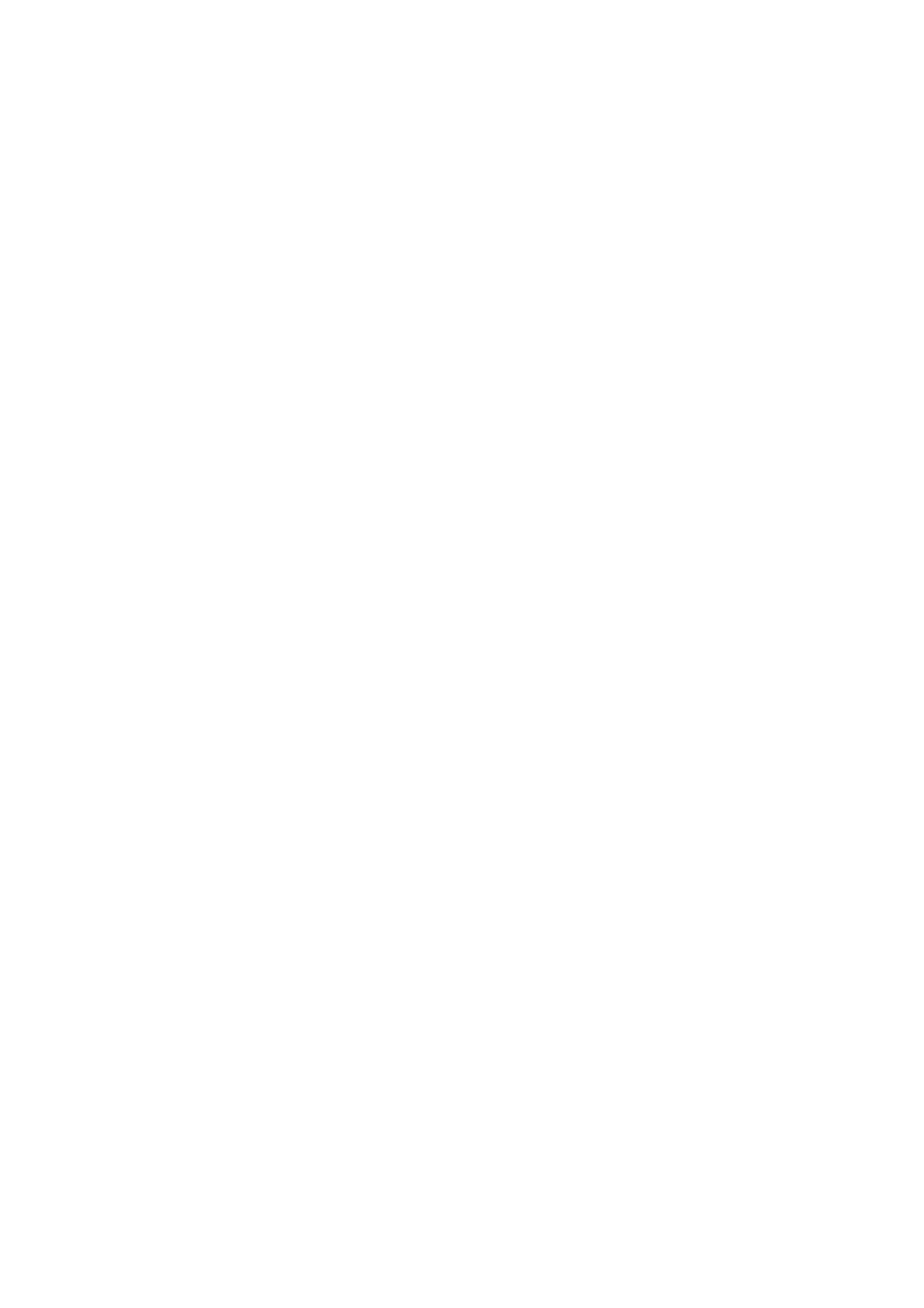# **1. Introduction**

The Public Interest Advocacy Centre (PIAC) welcomes the opportunity to provide a submission to the Senate Standing Committee on Legal and Constitutional Affairs (the Committee) to assist its review of the Freedom of Information Amendment (New Arrangements) Bill 2014 (New Arrangements Bill).

PIAC is an independent, non-profit law and policy organisation that works for a fair, just and democratic society, empowering citizens, consumers and communities by taking strategic action on public interest issues. Through its legal casework, PIAC has direct experience of the operation of Freedom of Information (FOI) legislation.

The changes proposed in the New Arrangements Bill will have far-reaching consequences. FOI forms the underpinning of transparent and accountable government, which is central to the proper functioning of Australia's democracy. PIAC believes that many of the proposals in this Bill will ultimately act as a deterrent to those who seek to exercise their right to information under the *Freedom of Information Act 1982* (Cth) (FOI Act) and will undermine the broader objectives of the Act. PIAC therefore opposes many of the radical changes proposed by the Bill, particularly in the absence of a strong evidence-based case for these changes and without a proper process of public consultation. If the Committee considers that the New Arrangements Bill should be passed, PIAC makes a number of recommendations in this submission that would go some way to mitigating its impact on open and transparent government.

# **1.1 The Public Interest Advocacy Centre**

PIAC identifies public interest issues and, where possible and appropriate, works co-operatively with other organisations to advocate for individuals and groups affected. PIAC seeks to:

- expose and redress unjust or unsafe practices, deficient laws or policies;
- promote accountable, transparent and responsive government;
- encourage, influence and inform public debate on issues affecting legal and democratic rights;
- promote the development of law that reflects the public interest;
- develop and assist community organisations with a public interest focus to pursue the interests of the communities they represent;
- develop models to respond to unmet legal need; and
- maintain an effective and sustainable organisation.

Established in July 1982 as an initiative of the (then) Law Foundation of New South Wales, with support from the NSW Legal Aid Commission, PIAC was the first, and remains the only broadly based public interest legal centre in Australia. Financial support for PIAC comes primarily from the NSW Public Purpose Fund and the Commonwealth and State Community Legal Services Program. PIAC also receives funding from NSW Trade and Investment for its work on energy and water, and from Allens for its Indigenous Justice Program. PIAC also generates income from project and case grants, seminars, consultancy fees, donations and recovery of costs in legal actions.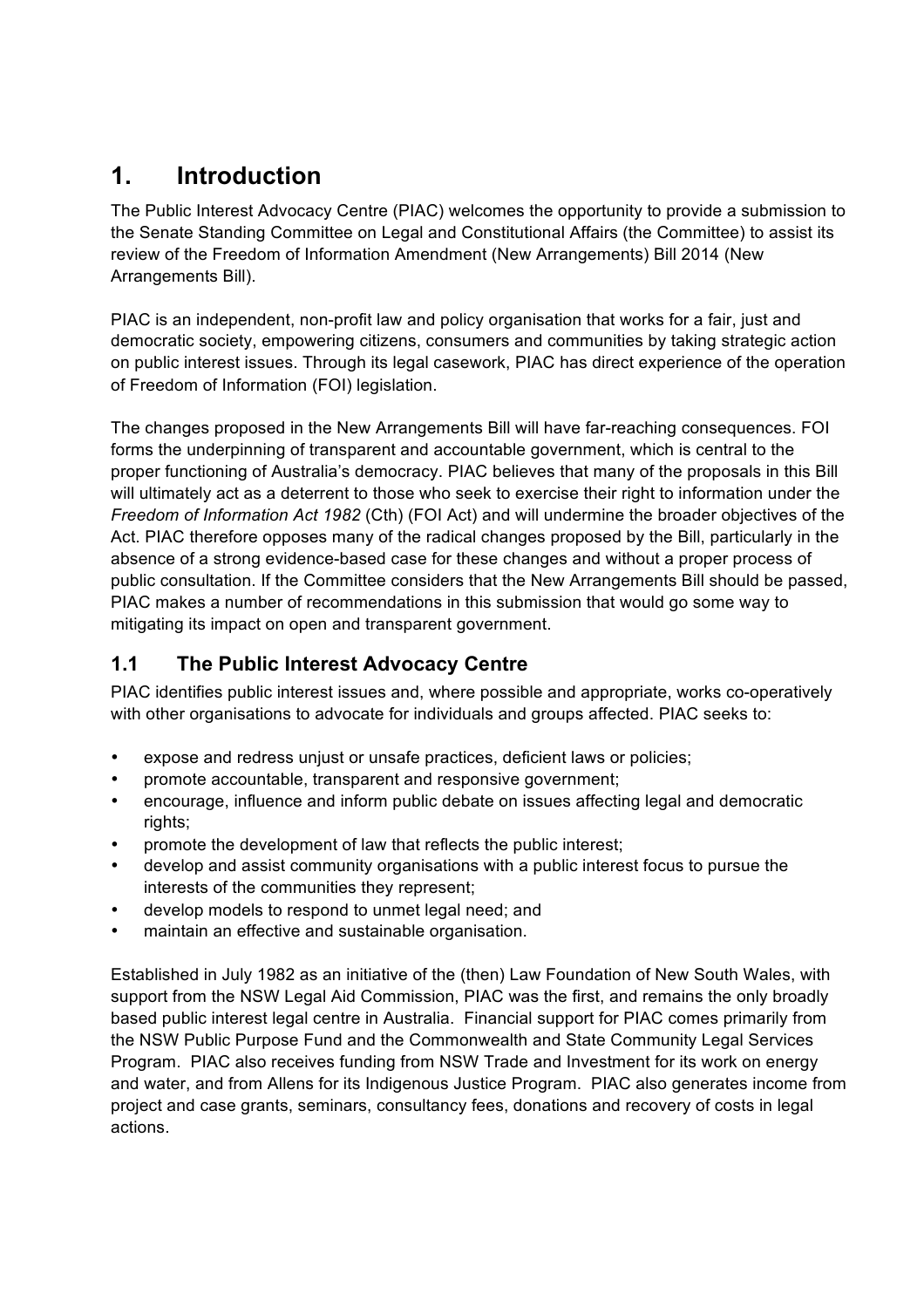# **1.2 PIAC's work on freedom of information**

PIAC has a long-standing interest and expertise in the operation of the FOI Act and comparable legislation in other Australian jurisdictions. For over 15 years, PIAC has represented individuals and groups exercising their right to access government-held information, the release of which is a matter of public interest. This includes undertaking a number of test cases under FOI legislation.<sup>1</sup> More recently, PIAC successfully sought access, on behalf of a consortium of public interest organisations, to important information regarding Australia's role in the conflicts in Iraq and Afghanistan.<sup>2</sup>

Based on its legal casework experience, PIAC has made a number of submissions to consultations and inquiries regarding the development of FOI legislation and reviews of its operation. These include submissions to:

- the statutory review of FOI laws undertaken by Dr Hawke in 2012 (the Hawke Review);<sup>3</sup>
- the Australian Information Commissioner's review of charges under the *Freedom of Information Act 1982* in November 2011:<sup>4</sup>
- the Senate Finance and Public Administration Committee on the Commonwealth FOI reforms in 2009; <sup>5</sup> and
- the Commonwealth Government in response to its exposure drafts of the Freedom of Information Amendment (Reform) Bill 2009 and the Information Commissioner Bill 2009.<sup>6</sup>

PIAC continues to represent a number of clients in their applications for important information via the FOI Act. By assisting and representing such individuals and groups – noting that they do not have the means to obtain paid representation elsewhere – PIAC plays an important role in contributing to the achievement of the objectives of the FOI Act.

# **2. General comments on the proposed reform**

The Government has stated the Bill 'simply removes an unnecessary and anomalous layer of external merits review for freedom of information decisions'.<sup>7</sup> However, as detailed below, the Bill goes much further than removing an option for merits review.

 <sup>1</sup> See, for example, *Searle Pty Ltd v PIAC* (1992) 102 ALR 163 and *Re Organon (Australia) Pty Ltd and* 

*Department of Community Services and Health* (1987) 13 ALD 588. 2 This work was covered extensively in the media. See, for example, Davies, A and Snow, D 'Little firm exposes big mess', *Sydney Morning Herald* (4 July 2011). The full repository of documents is available at http://military.piac.asn.au.

From The Terminical Press.<br>Cohen, M et al *Review of Freedom of Information Laws* (7 December 2012) Public Interest Advocacy Centre,<br>available at http://www.piac.asn.au/publication/2012/12/review-freedom-information-laws.

available at http://www.piac.asn.au/publication/2012/12/review-freedom-information-laws. 4 Santow, E and Simpson, L *Freeing up government information* (2011) Public Interest Advocacy Centre,

available at http://www.piac.asn.au/publication/2011/12/freeing-government-information. <sup>5</sup> Simpson, L *Freedom of information repackaged: submission to the Senate Finance and Public Administration Committee on the Freedom of Information Amendment (Reform) Bill 2009 and the Information Commissioner Bill 2009* (2009) Public Interest Advocacy Centre, available at

http://www.piac.asn.au/publication/2010/02/100129-piac-sub-re-cth-foi-reforms. <sup>6</sup> Simpson, L *Putting public interest at the heart of FOI: Submission in response to the Commonwealth* 

*Government's exposure draft of the Freedom of Information Amendment (Reform) Bill 2009 and the Information Commissioner Bill 2009* (2009) Public Interest Advocacy Centre, available at

http://www.piac.asn.au/publication/2009/05/090519-piac-fedfoisub. <sup>7</sup> Commonwealth, *Parliamentary Debates (Proof),* House of Representatives, 28 October 2014, p 92, Parliamentary Secretary to the Minister for Communications, The Hon Paul Fletcher MP. p 92.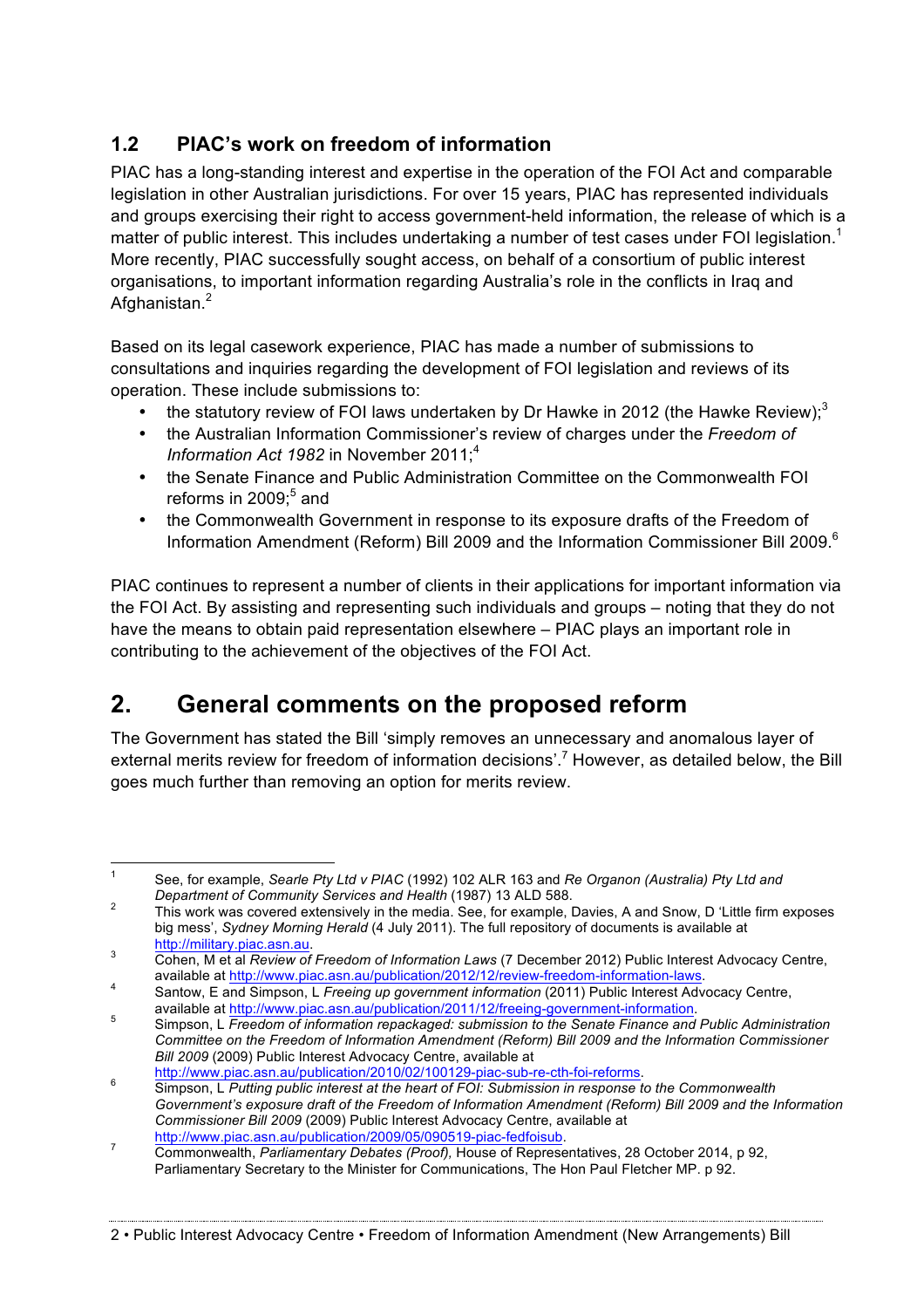PIAC believes that, should the New Arrangements Bill be passed in its current form, it will lead to a weaker FOI regime. This is due to a number of factors, including:

- the loss of a body that is tasked with guiding and advising government agencies as to how to best comply with the FOI Act;
- the loss of expertise specific to the resolution of disputes regarding access to and publication of information; and
- the high application fee in the Administrative Appeals Tribunal (AAT) which will deter many would-be applicants, thereby preventing proper scrutiny of decisions to restrict the right of access to information under the FOI Act.

On the other hand, PIAC does welcome the Bill's proposal to place the onus in AAT proceedings on the relevant Minister or agency to establish that an impugned decision is justified or that 'the Tribunal should give a decision adverse to the applicant who made the request for the information'. $8$  This is an appropriate change that supports the pro-disclosure culture that the 2010 reforms aimed to achieve. It also responds appropriately to the inherently uneven relationship between the FOI applicant and the agency, the latter having full access to the disputed documents and is aware of their content and therefore is in a much better position to prove that any exemptions properly apply.

Other parts of the New Arrangements Bill, however, are of great concern.

## **2.1 Importance of the FOI regime**

The principle of open government is the hallmark of a well-functioning democracy. An FOI regime is a central plank of open government, ensuring transparency and accountability for decisions made by those who have been elected to govern. It is also fundamental to the freedom of expression embraced by Australian society, and protected by international law,  $9$  as well as supporting the fulfilment of representative and responsible government enshrined in the Australian Constitution.

These objectives are set out in the FOI Act itself. Section 3 provides the purpose of the FOI Act includes: promoting Australia's representative democracy by providing for public participation leading to better-informed decision-making and increasing scrutiny, discussion, comment and review of governmental activities.<sup>10</sup> The Act recognises that information held by Government is a national resource, and access to it should be provided promptly and at the lowest reasonable cost.<sup>11</sup> In assessing the potential impact of the radical changes in the New Arrangements Bill, these statutory objectives must be borne in mind.

### **2.2 New Arrangements: savings guaranteed?**

If the New Arrangements Bill is passed, it will abolish the Office of the Australian Information Commissioner, which has only been in place since November 2010. The Government's motivation for proposing the change is to make it 'easier for applicants to exercise their rights under privacy and FOI legislation' by delivering 'an improved and simplified merits review system

<sup>&</sup>lt;sup>8</sup> Item 39, Schedule 1 New Arrangements Bill.<br><sup>9</sup> See, for example, Article 19(2) of the *International Covenant on Civil and Political Rights*, opened for signature on 16 December 1966, 999 UNTS 171 (entered into force 23 March 1976), ratified by Australia on 13 August 1980.<br>
<sup>10</sup> Section 3(2) FOI Act.<br>
<sup>11</sup> Section 3(3) and (4) FOI Act.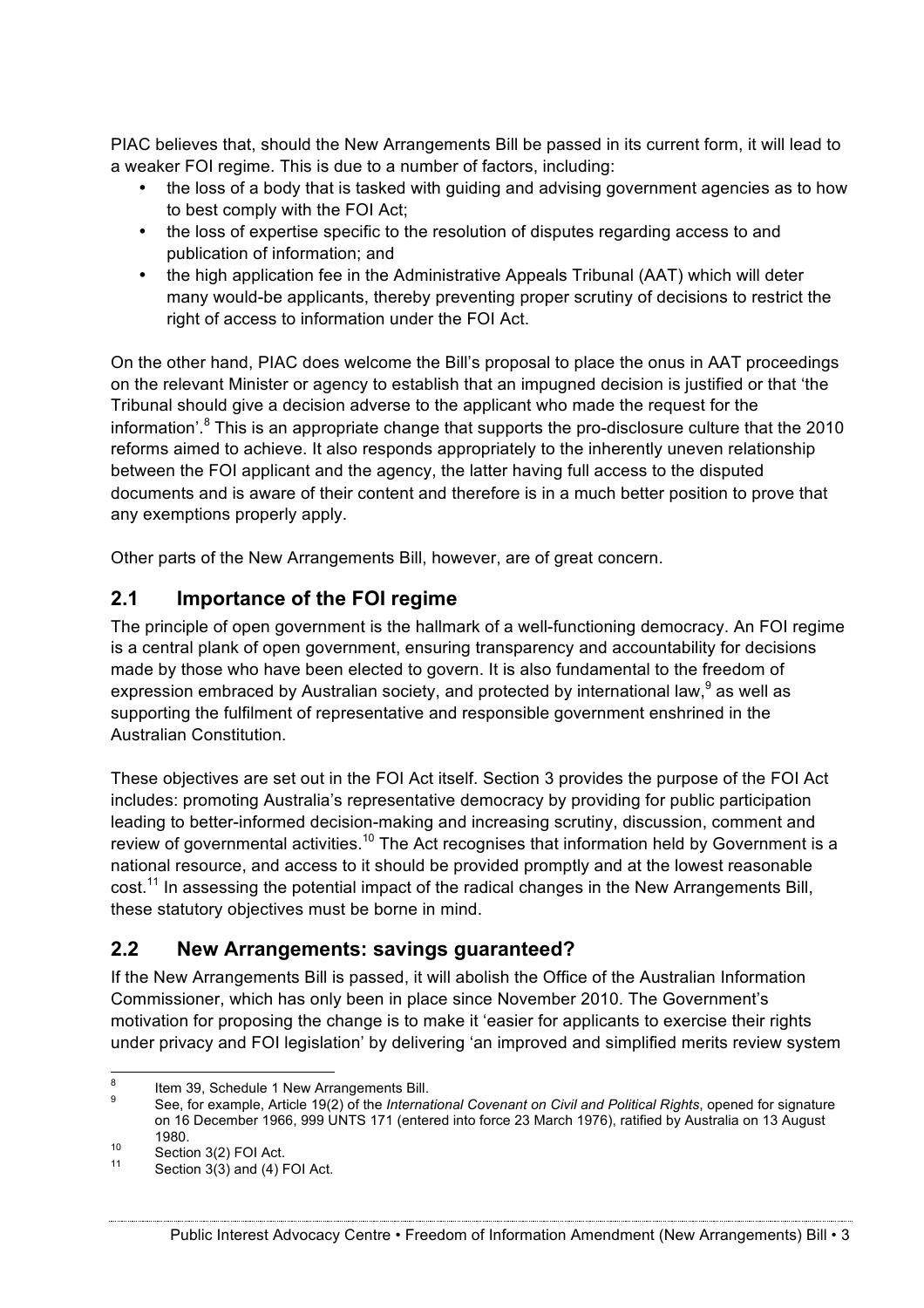for FOI decisions'.<sup>12</sup> While PIAC would support that goal, our FOI experience suggests that the Bill is highly unlikely to make the FOI regime more accessible; indeed PIAC fears it will do the opposite. Similarly, PIAC believes it unlikely that the amendments will make the FOI regime more efficient.

PIAC has worked closely with the OAIC since its inception – both in our role representing clients seeking review of FOI decisions through the OAIC's merits review process and also by the Attorney-General's appointment of PIAC's chief executive officer to the Information Advisory Committee. Constrained in its operation by insufficient resources, the OAIC has in some ways not been as effective and efficient as PIAC first hoped. Certainly the delays in processing have been significant and have risked undermining the purposes of the FOI Act.

PIAC has in previous submissions recommended that the merits review function of the IC be retained, recognising that the introduction of a more informal external review process, as opposed to review by the AAT, was an important step in making FOI processes more accessible and better able to achieve the legislated objectives. PIAC also believes that it is important that a review be available 'on the papers' without requiring the applicant to pay an application fee. To address the problems PIAC experienced in its interaction with the OAIC, PIAC made a number of recommendations to improve its operation, including:

- the insertion of statutory timeframes setting deadlines for IC review and deemed refusal periods:<sup>13</sup>
- a requirement that the IC establish and publish case-management procedures consistent with those adopted by the AAT or Federal Court to ensure that matters are properly dealt with in a timely manner; and
- the retention of AAT review as an option for applicants, particularly where complex issues of statutory interpretation arise which the applicant considers will be more appropriately dealt with by the  $AAT<sup>14</sup>$

PIAC has also submitted that the OAIC must be adequately resourced to fulfil all its functions under the FOI Act.15

PIAC welcomed the Hawke Review and many of its recommendations. PIAC has also welcomed recent data that indicates the functional problems in the operation of the OAIC are in the process of being addressed. The OAIC's Annual Report for 2013-14 indicates that progress is being made in reducing delays in the OAIC review process, with the backlog of FOI reviews reduced and the length of time taken to action IC review applications decreased.<sup>16</sup>

4 • Public Interest Advocacy Centre • Freedom of Information Amendment (New Arrangements) Bill

 <sup>12</sup> Commonwealth, *Parliamentary* Debates, House of Representatives, 2 October 2014, 16-11077, Minister for

Immigration and Border Protection, The Hon Scott Morrison MP.<br>For example, the Independent Review panel has suggested that the Queensland FOI legislation should specify that there are 20 working days for an IC mediation, 20 working days are then allowed for the parties to make additional submissions if they fail to reach an agreement during mediation, and a further 40 working days for the IC to reach a decision about an external review. Where those time frames are not met, the IC review would be considered a deemed refusal. See the Freedom of Information Independent Review Panel, *The Right to* 

Information: Reviewing Queensland's Freedom of Information Act (2008), 250-53.<br>
Cohen, M Review of Freedom of Information Laws, above note 3, at page 9.<br>
Cohen, M Review of Freedom of Information Laws, above note 3, at pag Chapters 6 and 7, available at http://www.oaic.gov.au/images/documents/about-us/corporateinformation/annual-reports/annual-report-2013-14/Office-of-the-Australian-Information-Commissioner-Annualreport-2013-14.pdf.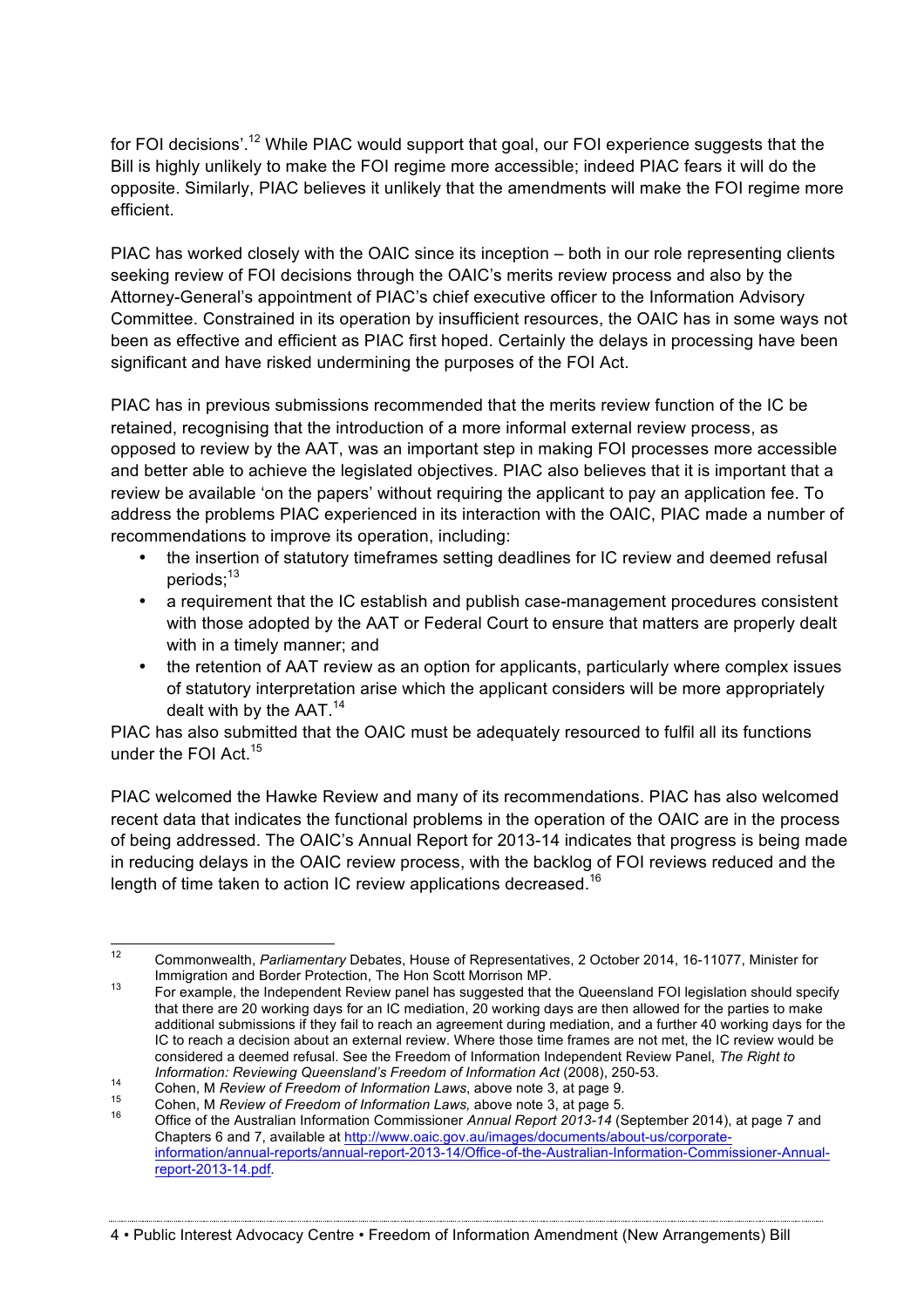It is unfortunate that the OAIC is slated for abolition at the point where it is beginning to address its operational issues and make a real difference to the functioning of the FOI regime. An opportunity is also being missed to improve the Office on the basis of the detailed recommendations put forward in the Hawke Review. PIAC believes that while the OAIC's operations could be improved, it is no solution to abolish the body altogether – especially in the absence of a strong evidentiary basis for this change. PIAC submits that the parliamentary passage of the Bill should be deferred to allow for a comprehensive inquiry to be conducted, taking into account the recommendations made in the Hawke Review and properly assessing the widespread impact of the abolition of the OAIC.

# *Recommendation – consultation*

*PIAC recommends that the Bill be deferred until a comprehensive inquiry and consultation on the Bill's proposals can take place, taking into account the proposals to improve the OAIC made in the Hawke Review.*

The Government has stated that the abolition of the OAIC will save \$10.2 million over four years.<sup>17</sup> As far as PIAC is aware, however, there is no publicly available cost-benefit analysis that weighs these savings with additional costs that these changes will induce elsewhere within government. For example, there will undoubtedly be an influx of review applications to the AAT, likely involving an increase in unrepresented litigants. This will necessarily involve an increase in the cost of the operation of the AAT.<sup>18</sup> Without a centralised body overseeing FOI, there will also be the loss of precedents to establish best practice and streamline FOI processes across all government departments, which have the potential to greatly improve the efficiency – and therefore reduce the cost of FOI for government.<sup>19</sup>

Accordingly, while there may well be some initial savings made by the abolition of the OAIC, it is far from clear what will be the net, long-term financial impact of the Bill. If the Government has indeed undertaken such a cost-benefit analysis, PIAC urges for it to be released.

### *Recommendation – release of cost benefit analysis*

*PIAC urges the Government to release any cost-benefit analysis or impact assessment that has been undertaken to support the New Arrangements Bill.* 

### **2.3 What will be lost if the New Arrangements Bill is passed?**

#### **2.3.1 Loss of relevant expertise in FOI review**

The New Arrangements Bill will see a transfer of the function of complaints and review of FOI decisions from the OAIC to the Commonwealth Ombudsman and the AAT respectively. No agency will be assigned the OAIC's current own-motion investigations function. PIAC is

 <sup>17</sup> 2014-15 Budget measure, *Smaller Government – Privacy and Freedom of Information functions – new arrangements*, available at http://www.budget.gov.au/2014-15/content/bp2/html/bp2\_expense-05.htm. 18 In the Second Reading Speech (see above, note 12) in the House of Representatives the Minister for

Immigration, The Hon Scott Morrison MP, stated 'The tribunal will receive a funding boost to assist with

processing FOI reviews', but it is not clear what that increase in funding will be.<br><sup>19</sup> See, for example, the *Open Sector Public Information Principles* developed by the OAIC that are intended to build a culture of openness in government, available at http://www.oaic.gov.au/information-policy/informationpolicy-resources/information-policy-agency-resources/principles-on-open-public-sector-information.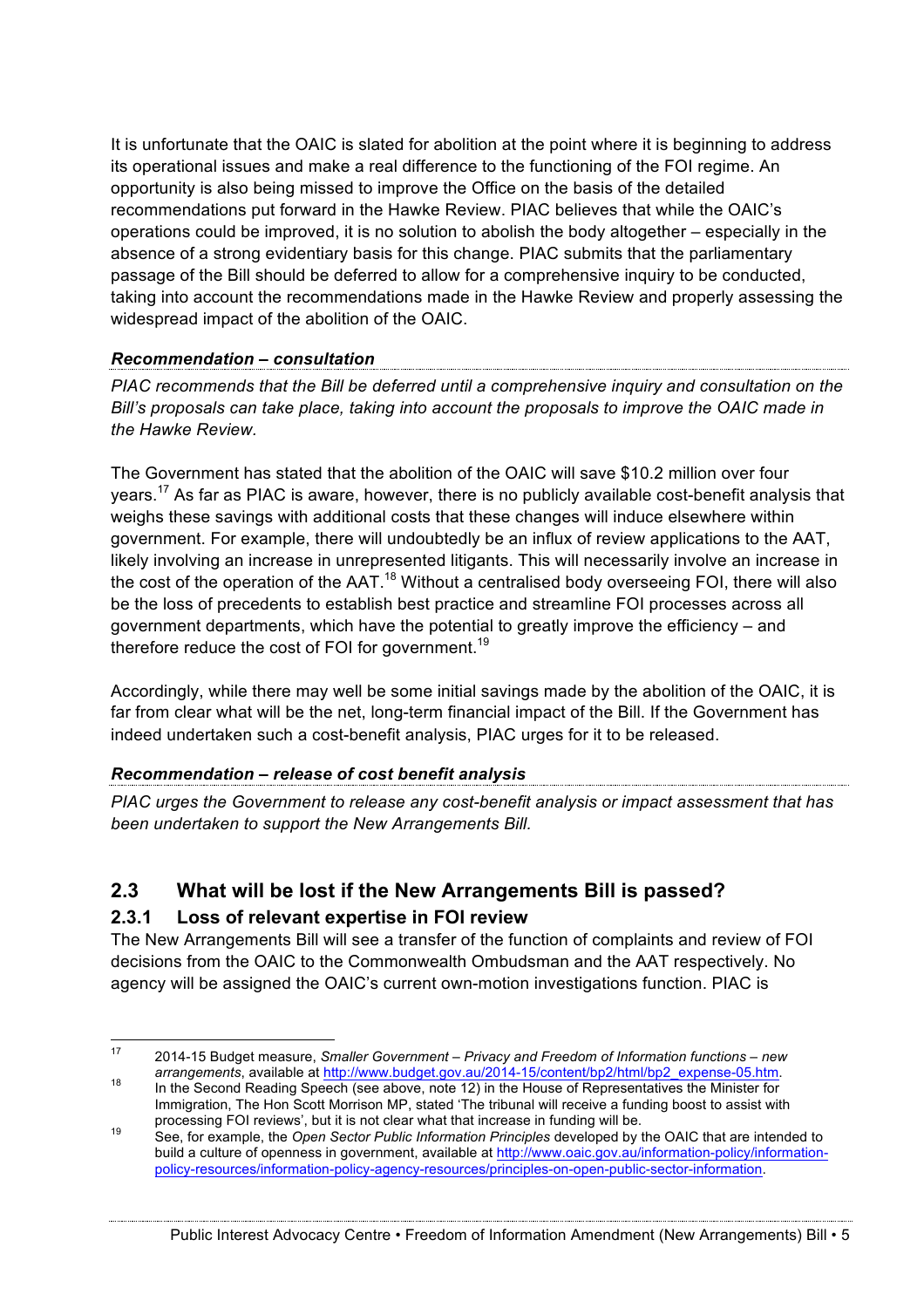concerned that this attempt at streamlining services will reduce significantly the scope for government to 'self-correct' by investigating systemic problems in FOI practice.

The Government has stated that providing only for FOI decisions to be determined by the AAT will align FOI legislation 'with other merit review processes across the Australian Government'.<sup>20</sup> However, it will also mean the loss of expertise that the OAIC has developed since its inception in the operation of the FOI Act, as well as the removal of a body equipped with a range of powers and statutory functions to improve the ability of government departments to deal with FOI requests properly in the first instance. Should the OAIC be abolished, the experience and knowledge capital the OAIC has developed in determining often difficult questions of whether information should be publicly released or withheld will be lost.

In past submissions PIAC has noted its concern that the two paths of merit review may potentially be a cause of delay in the FOI process. $^{21}$  If the Government is aiming to simplify the FOI process and remove duplication by abolishing a level of external merits review, PIAC submits that this would be best achieved by removing the option to make an application for merits review to the AAT – not by abolishing the OAIC. The AAT could potentially remain an option for the resolution of complex legal questions arising from the operation of the Act, but efficiency will be far better served by retaining the cost effective, specialised merits review function currently exercised by the OAIC.

#### **2.3.2 A cost-effective solution for FOI review**

Under current arrangements, there is no application fee for a merits review by the OAIC. If the New Arrangements Bill is passed, the only option to review an access decision will be by application to the AAT. The application fee to lodge an appeal in the AAT is \$861. $^{22}$  An application will be dismissed if the fee is not paid. $23$ 

The fee will be reduced to \$100 where an applicant: has been granted legal aid; holds a health care or benefit card or is a pensioner; or is in prison; is a child; is in receipt of youth allowance, austudy or ABSTUDY.<sup>24</sup> The fee may also be reduced if the Registrar, District Registrar or Deputy Registrar considers that payment of the fee would cause financial hardship to the person, taking into account such factors as the applicant's income, whether the fee would prevent them from buying food or other essentials and any debts incurred.<sup>25</sup> An applicant will also bear the costs and disbursements associated with the determination of their application.

During parliamentary consideration of the Bill in the House of Representatives, several concerns were raised about the deterrent effect of the AAT application fee.<sup>26</sup> For many of PIAC's disadvantaged clients, the fee will prevent them from bringing an application to review an access

6 • Public Interest Advocacy Centre • Freedom of Information Amendment (New Arrangements) Bill

<sup>&</sup>lt;sup>20</sup><br>Stated in the Second Reading Speech, above note 12.<br>Simpson, L Putting public interest at the heart of FOI, above note 6, at page 27.<br>Regulation 19 Administrative Appeals Tribunal Regulations 1976 (AAT Regulations). biannually: Regulations 19A, 19B.<br>
<sup>23</sup> Section 69C *Administrative Appeals Tribunal Act 1975* (Cth).<br>
<sup>24</sup> Regulation 19(6) AAT Regulations.<br>
<sup>25</sup> Regulation 19(6A) AAT Regulations.<br>
<sup>26</sup> See the Second Reading Debate on

Commonwealth, *Parliamentary Debates*, House of Representatives, Tuesday 28 October 2014, per the Shadow Attorney-General, Mark Dreyfus QC MP at page 86; Sharon Claydon MP at pp 87-88; Graham Perrett MP at p 89.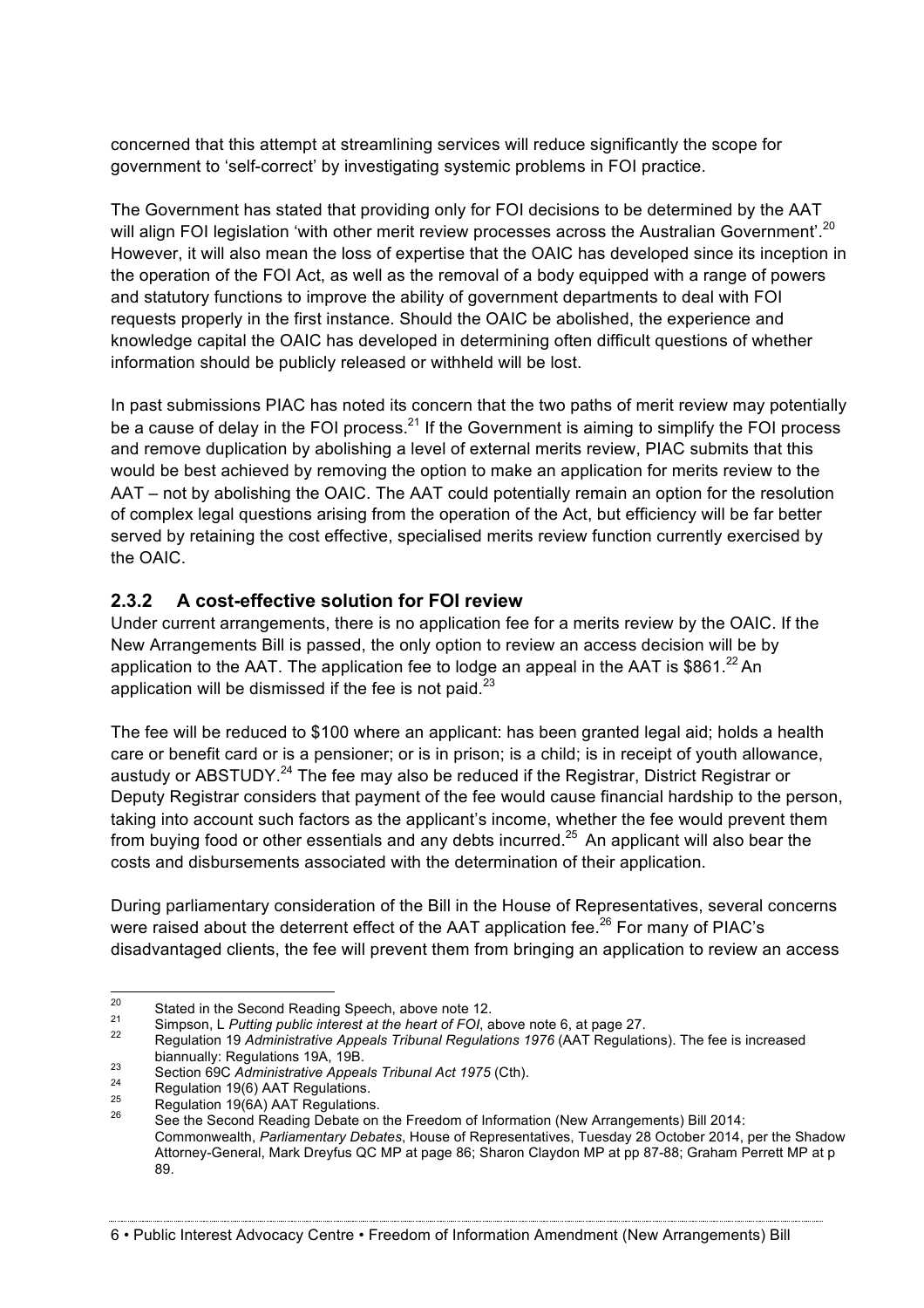decision. While the Government has adverted to the reduced fee as a safeguard for impecunious applicants, $27$  PIAC's experience suggests that the possibility that an application fee may be reduced should not be overstated as a solution to the concerns raised about minimising the accessibility and availability of AAT reviews. The bar is set high for eligibility for fee reduction in the AAT. Of the 7,623 applications for review received by the AAT in 2013-14, $^{28}$  only 212 applications were found to be eligible to pay a reduced fee and 99 fee applications were reduced on financial hardship grounds.<sup>29</sup> (There were only 35 applications lodged in the AAT to review an FOI decision; it is not clear whether the fees reduced were applied to these FOI applications.)<sup>30</sup> In contrast, the OAIC resolved 646 applications for IC review in 2013-14, which was an increase of 54.2% on the previous year, handled 16,491 phone enquiries and answered 3,789 written inquiries – none of which would have attracted an application fee. $31$ 

There are also reasons of principle that mean the imposition of fees for the review of FOI decisions is inappropriate. FOI legislation is about the fundamental right of individuals to access information. Successful applications shed light on the workings of government – something that is critical to the functioning of Australia's constitutionally-protected system of representative and responsible government. Given the high threshold set for reducing the application fee in the AAT, many of the sorts of disadvantaged people that PIAC represents will be prevented from applying for a review of an access decision. The loss of the free merits review and other functions provided by the OAIC will accordingly deal a blow to open government.

### **2.3.3 Supportive functions performed by the OAIC**

The abolition of the OAIC will see the cessation of a number of key functions it undertakes to support the operation of FOI legislation. While some functions will be transferred elsewhere, including the issuance of guidelines under s 93A of the FOI Act to the Attorney-General, certain functions will not be undertaken at all in future. These include:

- promoting awareness and understanding of the FOI Act and its objects; $32$
- assisting agencies to publish information in accordance with the information publication scheme under Part II of the FOI Act:<sup>33</sup>
- the provision of information, advice, assistance and training relevant to the operation of the  $Act:34$
- monitoring, investigating and reporting on compliance by government agencies with the FOI Act; $35$  and
- undertaking investigations under Part VIIB of the FOI Act.<sup>36</sup>

<sup>&</sup>lt;sup>27</sup> See the Second Reading Debate on the Freedom of Information (New Arrangements) Bill 2014, ibid, per the Parliamentary Secretary to the Minister of Communications. The Hon Paul Fletcher MP, at page 92.

Parliamentary Secretary to the Minister of Communications, The Hon Paul Pletcher Memmistrative Appeals Tribunal, *Annual Review 2013-14*, at page 24, available at http://www.aat.gov.au/docs/Reports/2014/AR1314-complete.pdf

Administrative Appeals Tribunal, Annual Review 2013-14, ibid, at page 180.<br>
Administrative Appeals Tribunal, Annual Review 2013-14, ibid, at page 180.<br>
OAIC Annual Report, above note 17, at page 4.<br>
Section 8(a) Australian of Schedule 3 of the New Arrangements Bill.<br>33 Currently provided for in s 8E of the FOI Act, which will be abolished by Item 14 of Schedule 1 of the New

Arrangements Bill.<br>
34 Currently provided for in s 8(e) Information Commissioner Act.<br>
36 Currently provided for in s 8(h) Information Commissioner Act.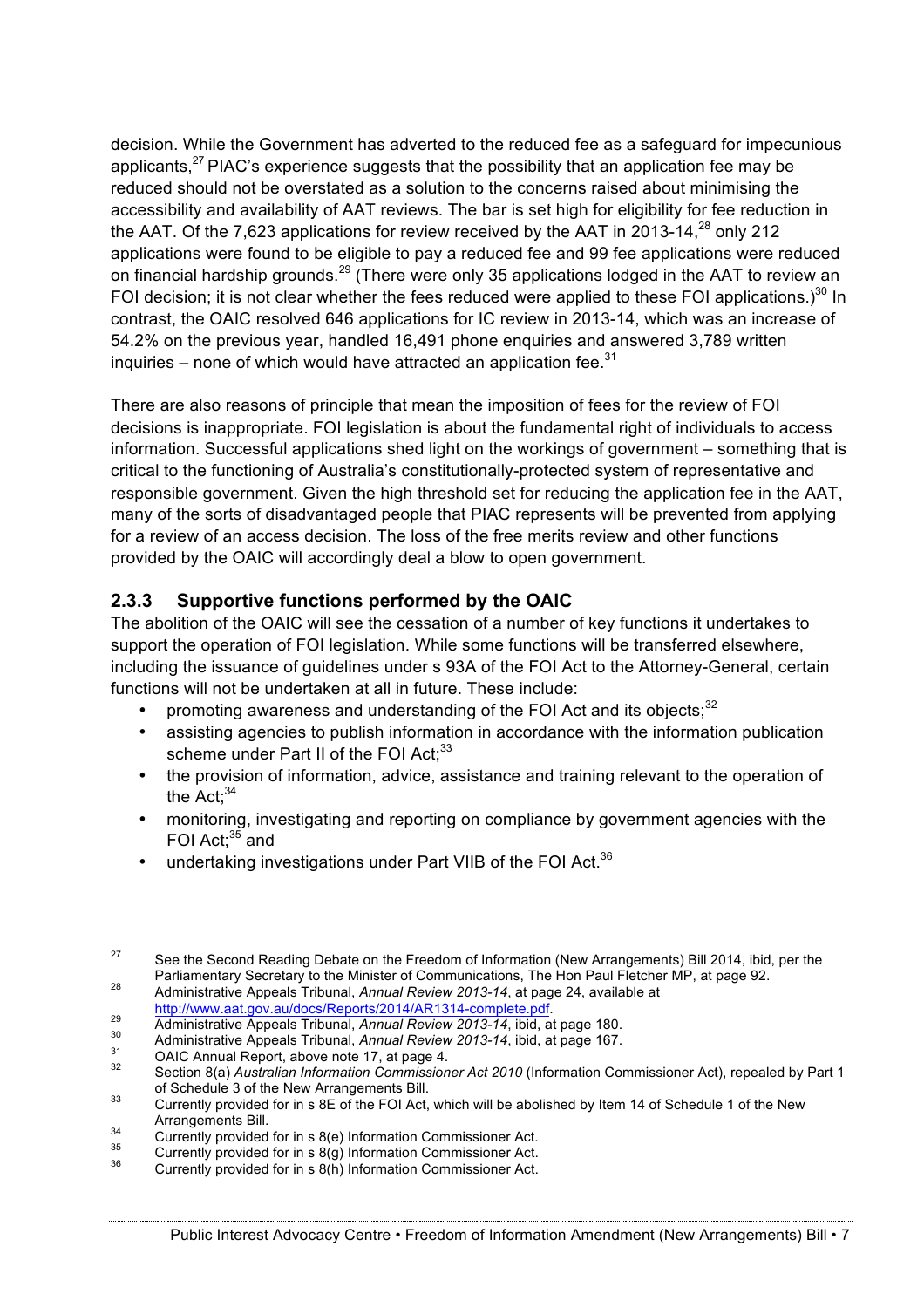PIAC believes that the loss of these functions will undermine the operation of the FOI regime. The OAIC has been able to fulfil a number of essential functions, including monitoring, reporting, providing education, advice and guidance to both agencies and the community about the FOI Act. Opening up government and changing hostile attitudes to FOI requests was one of the key problems that the establishment of the OAIC was intended to address. Speaking to the proposed creation of the OAIC in 2009, The Hon Senator Faulkner stated:

There has been a wide-spread and not unjustified perception that, at least in practice, the culture of FOI at a Federal level in Australia has been that the Act sets out minimum requirements that decision-makers determine in favour of disclosure only where forced to and that, too often, FOI applications are viewed as a contest between applicant and agency.<sup>37</sup>

PIAC has endorsed the OAIC's role as an advocate for a whole-of-government approach to information policy and opening up government information to the public. In PIAC's view, the fulfilment of these functions has been an essential part of the on-going process of acculturating government agencies to openness and eschewing unnecessary restrictions on the flow of information. PIAC fears that the loss of the OAIC may see a return to the 'closed shop' attitudes that the body was intended to address.

PIAC also is concerned that the loss of the OAIC's function in training and educating public servants as to how the FOI Act should be applied will lead to a step backward in the pursuit of consistency across government departments. PIAC has in the past observed differences in the interpretation of key FOI provisions, varying views as to the process and timeline for consultation with third parties as well as various degrees of transparency exhibited by agencies.<sup>38</sup> PIAC believes this inconsistency will recur and will likely increase in severity with the loss of the general overarching monitoring function currently being performed by the OAIC.

#### **2.3.4 Independent oversight**

PIAC strongly supported the Australian Parliament's decision to establish the OAIC as an independent statutory office. Robust scrutiny of government decision making and working across government agencies to create transparency is greatly enhanced by the independence of the office. Being able to perform its functions unfettered is a great strength of the current office, the loss of which will deal a significant blow to the overall efficacy of the FOI regime.

PIAC is concerned that transferring certain functions from the OAIC to the Attorney-General will create inevitable conflicts of interest. Under the New Arrangements Bill, the Attorney-General will be able to determine, by legislative instrument, information he or she believes would be 'unreasonable' to publish under the Public Information Scheme<sup>39</sup> or under general access provisions.<sup>40</sup> This will mean that the Attorney-General will be able to decide unilaterally to exclude information from publication, which has been requested from his or her own department, in circumstances where he or she may have an interest in non-disclosure. Any parliamentary check

#### 8 • Public Interest Advocacy Centre • Freedom of Information Amendment (New Arrangements) Bill

<sup>&</sup>lt;sup>37</sup> The Hon Senator John Faulkner, 'Open and Transparent Government – the Way Forward' (Speech delivered at the Australia's Right to Know, Freedom of Speech Conference, Sydney, 24 March 2009), available at

http://www.australiasrighttoknow.com.au/files/john-faulkner.pdf.<br>
See Cohen, M et al, above note 3.<br>
Item 10, Schedule 1 New Arrangements Bill, amending s 8(2)(g)(iii) of the FOI Act.<br>
Items 18 and 19. Schedule 1 New Arran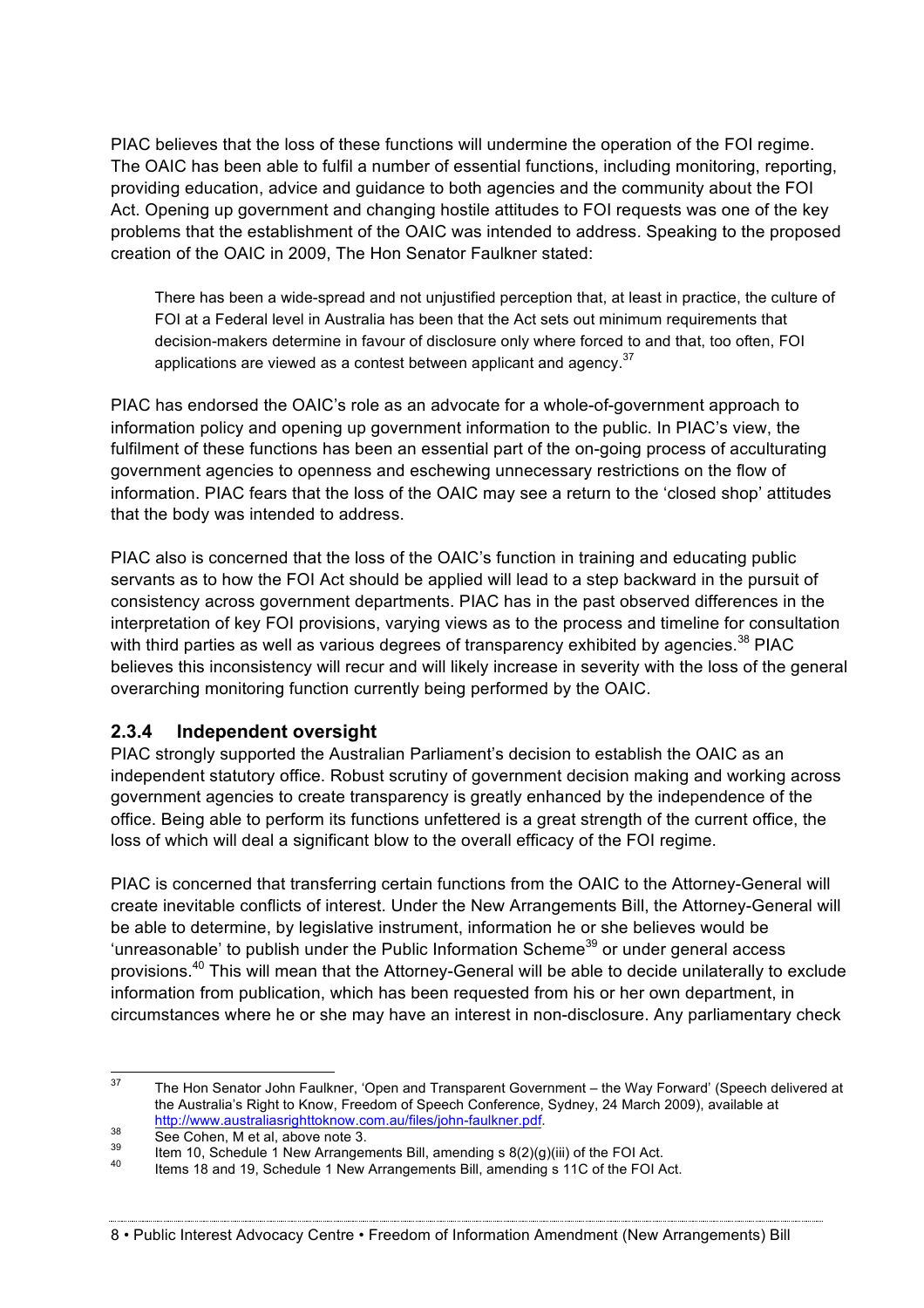on this decision will be hampered by the limited parliamentary scrutiny afforded to legislative instruments under the *Legislative Instruments Act 2003*.

In addition, the Attorney-General will also gain the function of issuing guidelines under s 93A, regarding the operation and compliance with Part II of the FOI Act (Public Information Scheme); factors to be taken into account when determining whether access to a document would be contrary to the public interest under s 11B(5); and whether a request should be granted under s 15 of the FOI Act.

PIAC is most concerned that the Attorney-General will gain such significant determinative power over what will and what will not enter the public domain. Where that concerns his or her own department, there will be an unresolvable conflict should the Attorney-General determine that certain information be withheld from public access in circumstances where the Attorney-General may well have a vested interest in non-disclosure.

# **2.4 Consequent risks of enacting the New Arrangements Bill**

PIAC believes that the net result of these changes will be a less effective FOI regime in which applicants will be deterred from exercising their right to access information. This in turns leads to serious concern that overall accountability of Government will be unduly diminished.

This Bill is a radical departure from the structural arrangements that were put in place in 2010 following lengthy consultation and consideration. To sweep away those changes without a similarly considered approach risks replicating the problems the 2010 reforms were designed to address. PIAC believes that such a departure from the current regime must not proceed unless supported by evidence that the system in place is not working to support open government, or that changes to the regime – such as those recommended by the Hawke Review – would not make it work better.

In the event the Senate determines that the changes in the New Arrangements Bill should proceed, PIAC urges that the Bill be amended to mitigate, as much as is possible, the negative impact this Bill will have on government transparency, accessibility and accountability. These recommendations are set out below.

# **3. Recommendations**

### **3.1 Fees, charges and costs**

Fees and charges are imposed on applicants:

- when they apply for access to documents under Part 3 of the FOI Act: $41$  and
- when external review of an access decision is sought.

Costs are also incurred by applicants in the review process – for example, legal fees and disbursements costs.

#### **3.1.1 Fees and charges**

As in previous FOI-related submissions, PIAC maintains that the idea of recovering costs from applicants by way of charges and fees is at odds with the fundamental principle that FOI is

41 Section 29 FOI Act.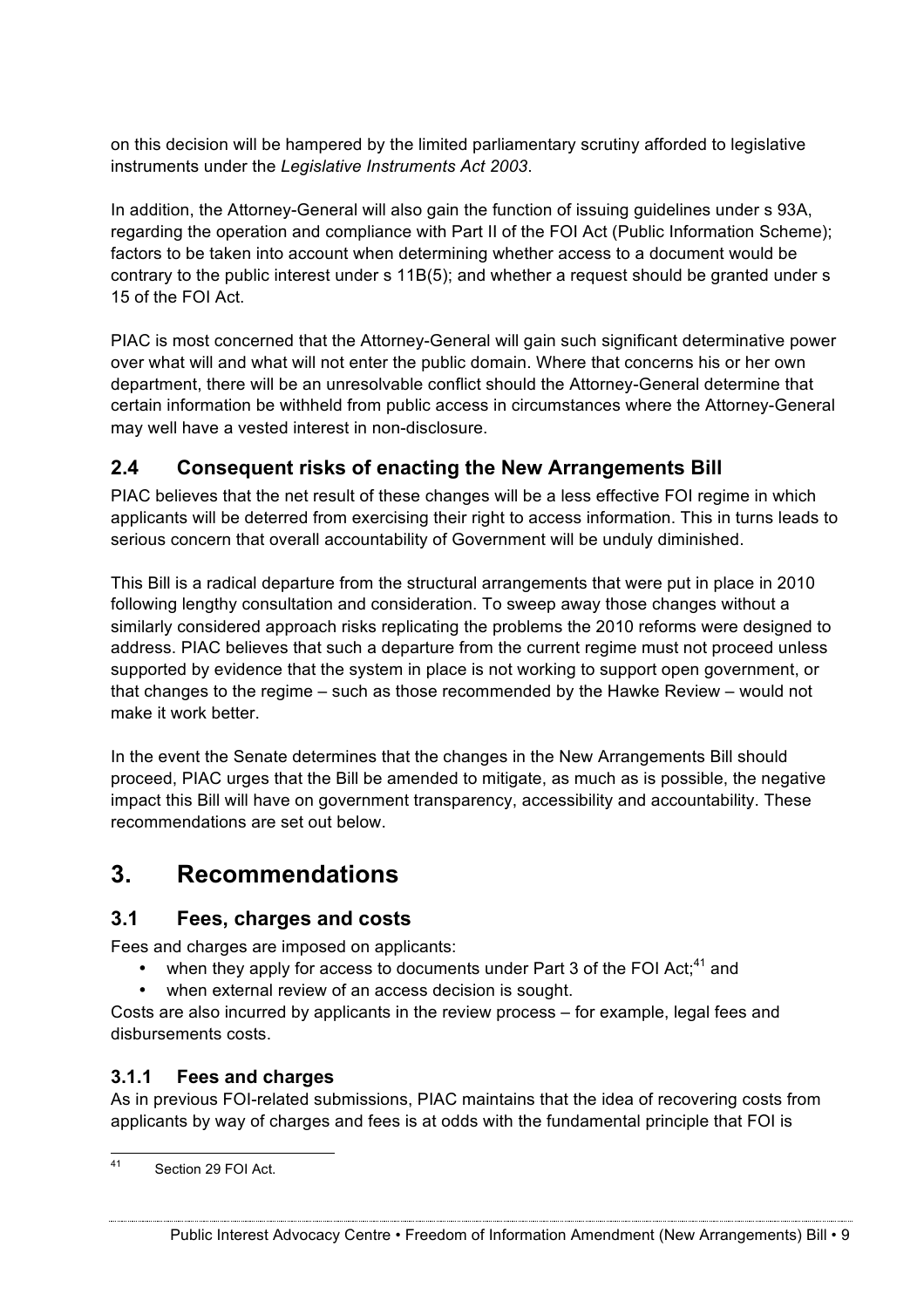designed to vindicate the right of individuals to access information. The right of access to public information should not be a user-pays system. This is a cost that government should bear as part of fulfilling its democratic responsibilities of being transparent and accountable to the people.

As stated above, passing the New Arrangements Bill risks deterring applications for information under the FOI Act and the fee to review a decision will be prohibitive for many of PIAC's clients. As a counterbalance, PIAC recommends that all fees and charges be removed in respect of initial FOI applications. This would not represent a significant loss to government departments and agencies. In 2013-14, the charges collected represented only 0.6% of the total cost to government agencies of administering the Act. $42$  This indicates that fees and charges are not imposed to cover the costs associated with processing FOI applications. Instead, FOI fees and charges appear to exist as a deterrent against overuse or misuse of the Act – a blunt instrument that carries with it the risk of significant unintended consequences in reducing access to public information more generally.

# *Recommendation – fees and charges*

Fees and charges should not be levied in respect of applications made under the Freedom of Information Act 1982 *(Cth)*.

In the alternative, fees and charges should not be payable when applications for governmentheld documents are made in the public interest. A reduction in charges for documents accessed in the public interest is already contemplated under s 29 of the FOI Act. Under s 29, in exercising their discretion to reduce a charge for access under the Act, the Minister or agency must take into account whether providing access is in the general public interest or in the interest of a substantial section of the public.<sup>43</sup> This discretion is currently applied in an opaque and uneven manner across government. Further, in PIAC's experience, while agencies are often prepared to reduce fees and charges when its clients can demonstrate major financial hardship (for example, by providing a pensioner card), they are extremely reluctant to reduce fees on the basis of public interest.

PIAC accordingly recommends that provision be made for the automatic waiver of all fees and charges applicable to individuals, not-for-profit organisations and journalists where persons in each of these categories make FOI requests to further the public interest. This would help support the objectives of the FOI Act and will be necessary should the New Arrangements Bill pass.

In the alternative, guidance should be issued in relation to the exercise of the discretion under s 29 with a view to increasing its application. One way of doing this would be to provide a nonexhaustive list of factors that might be taken into account in considering this public interest criterion. In addition, it would be of assistance to provide training or targeted guidance on this issue to government agencies.

### *Recommendation – public interest waiver*

*1. Charges and fees should be waived for applications that are made to further the public interest.*

<sup>42</sup> OAIC Annual Report, above note 17, at page 143.<br> $43$  Section 29(5) FOI Act.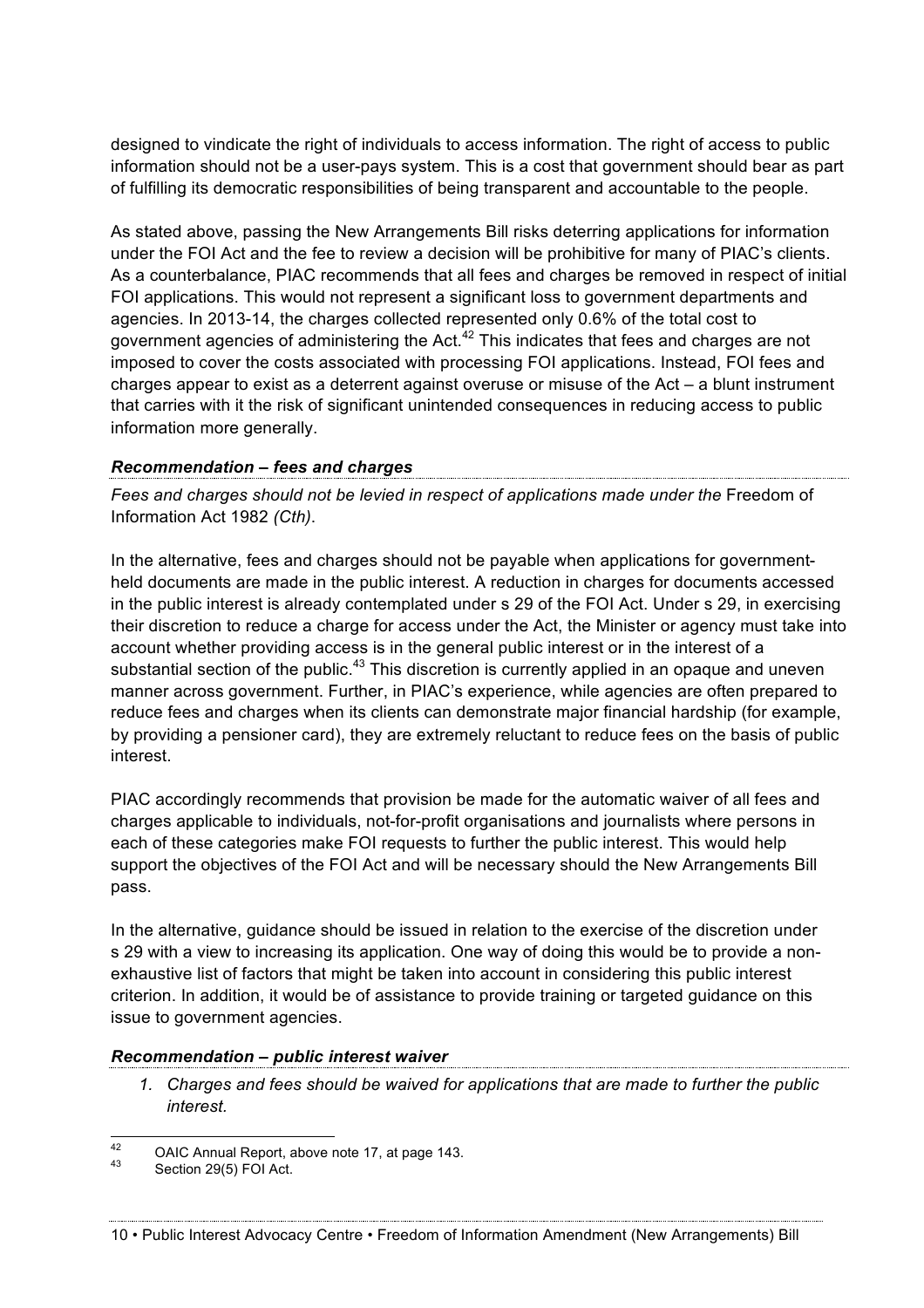*2. In the alternative, training and guidance should be provided to government agencies to support the exercise of the discretion to reduce charges under s 29* FOI Act.

If charges are to be retained, PIAC recommends a different approach than the one contained in the Act. As recommended by the Australian Law Reform Commission in its 1995 Report.<sup>44</sup> PIAC supports amendment of the FOI Act to impose charges based on the amount of information provided rather than the time taken to process a request.

This would better reflect the actual costs incurred by agencies as well as enabling costs to be more easily calculated. It would also improve the consistency of charging across different government agencies. Moreover, PIAC believes that applicants should not be penalised if agencies do not have efficient record-management systems. If an agency's record-keeping systems are such that it takes many hours to process even a simple FOI request, the applicant should not be required to pay for that time. This approach would also have the benefit of encouraging efficiency across government departments processing FOI requests.

#### *Recommendation – calculation model*

*Charges for processing an FOI access request should be calculated on the basis of the documents received, not the time taken to consider a request or retrieve the information requested.*

#### **3.1.2 Application fees for merits review and costs in the AAT**

As outlined above, the \$861 application fee for merits review in the AAT will undoubtedly act as a deterrent for many applicants. Regulation 19 of the *Administrative Appeals Tribunal Regulations 1976* sets out an exhaustive list of grounds on which the application fee can be reduced (for example, if the applicant is a pensioner or in receipt of education assistance or legal aid). Regulation 19 also provides for the reduction of fees on the basis of financial hardship, to be determined by the Tribunal Registrar.

PIAC submits that there should also be an opportunity to reduce or waive the fee on the ground that there is an argument that the information requested is of public interest. This would accord with the overarching public interest goal of FOI legislation as well as going some way to mitigating the impact of the loss of a free avenue of merits review of a government or agency decision.

#### *Recommendation – application fee for AAT Review*

*PIAC recommends that there be an additional public interest ground that can be advanced by an applicant in order to reduce the application fee for review of a decision under the FOI Act. This would require a simple amendment to Regulation 19 of the Administrative Appeal Tribunal Regulations 1976.*

An applicant for merits review to the AAT will also bear the costs incurred in the proceedings. These costs will be incurred by anything from legal advice and representation to disbursements such as photocopying. These costs, particularly where there is a question of law to be resolved, are unlikely to be insignificant to the individual applicant.

 <sup>44</sup> Australian Law Reform Commission (ALRC), *Open Government: a review of the Federal Freedom of Information Act 1982, ALRC Report 77* (1995), at 187.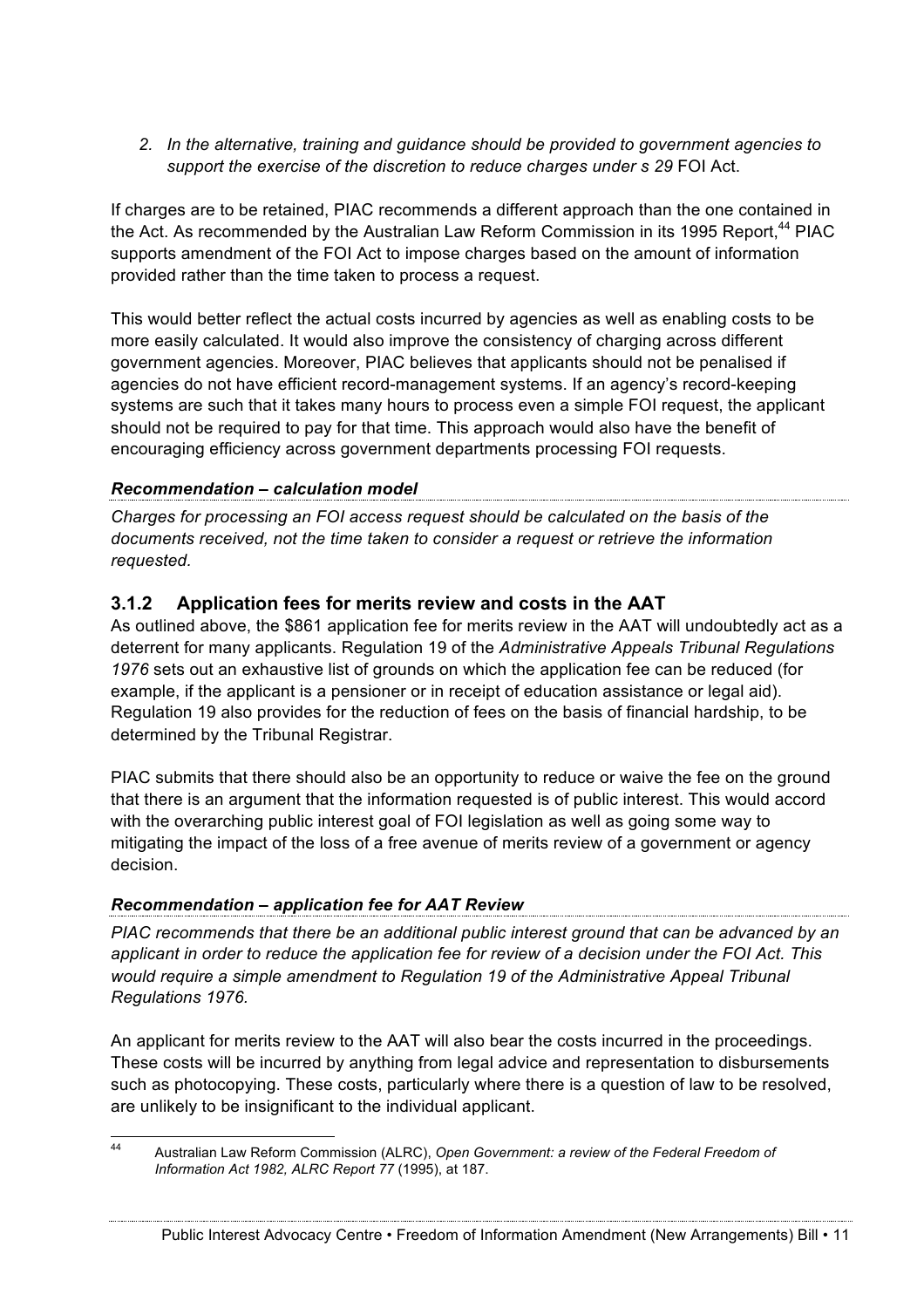The AAT does not have any power under the AAT Act to order that a party must pay the other's costs associated with their bringing the action. However, section 66 of the FOI Act provides that the AAT may, where the applicant is successful in their review application, exercise its discretion to recommend to the responsible Minister that the costs incurred by the applicant in relation to the proceedings be paid by the Commonwealth. In deciding whether to exercise that discretion, without limiting the factors to be taken into account, the AAT should consider whether the payment of costs would cause financial hardship to the applicant; whether the Tribunal's decision will be of benefit to the general public; whether the applicant will commercially benefit from the decision; and the reasonableness of the decision under review.<sup>45</sup> The Minister may then authorise payment of costs to the applicant.<sup>46</sup>

In line with the recommendations regarding fees and charges above, PIAC believes that this provision should be strengthened by amending s 66 of the FOI Act to give the AAT the power to order costs if the following conditions are met:

- the applicant is successful or partially successful; and
- there is public interest in publishing the information that has been requested under the FOI Act.

There is precedent for providing the AAT with the power to order costs. Section 67 of the *Safety, Rehabilitation and Compensation Act 1988* (Cth) provides that the AAT may order the costs of the claimant to be paid by the respondent if the claim is successful.

Allowing for the AAT to order costs in its FOI jurisdiction will go some way to supporting the overall aims of the FOI Act if the general advocate for FOI, the OAIC, is abolished. It will also address the gross imbalance in FOI proceedings, with government agencies having access to all the information and legal advice while the applicant has a small amount of information and faces the costs of proceedings as an individual. The possibility that costs will be able to be recouped will be an important factor to be weighed in the balance by any applicant considering whether to commence legal proceedings in the AAT.

#### *Recommendation – payment of costs under s 66 FOI Act*

*PIAC recommends that s 66 of the FOI Act be amended to give the AAT power to order costs in the applicant's favour if: (a) the applicant is successful or partially successful; and (b) there is a public interest in the information being sought under the FOI Act being published.*

# **3.2 Representative complaints**

PIAC has previously submitted that investigation of complaints under the FOI Act could be enhanced by making provision for representative complaints to the OAIC, made on behalf of a group against the same agency, where a common issue of law or fact arises.<sup>47</sup> Currently, the FOI Act does not specifically provide for a representative complaints process.

Take the following hypothetic example, based on PIAC's experience in a number of situations. Imagine a residential community group became aware that a number of people had sought information through the FOI Act from a particular government agency, concerning matters that

12 • Public Interest Advocacy Centre • Freedom of Information Amendment (New Arrangements) Bill

<sup>45</sup> Section 66(2) FOI Act.<br>
46 Section 66(3) FOI Act.<br>
47 Cohen et al. above note 3.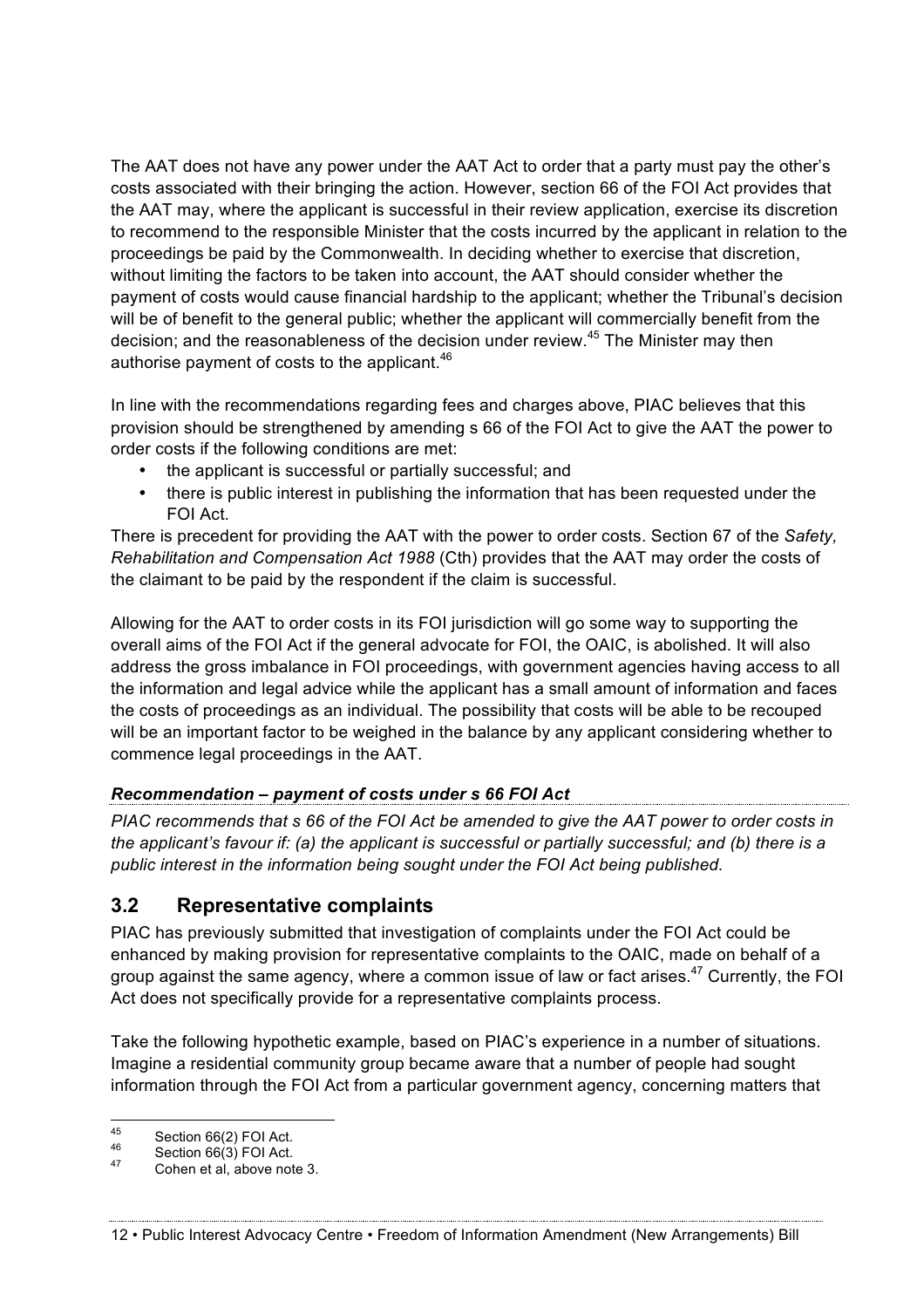affect their community. At a local community meeting, a number of community members became aware that the relevant agency had failed adequately to respond to their FOI requests and failed to comply with the FOI Act in the same way (ie, all the decisions were not made within time, or no applicant was provided with reasons for the decision). In this situation, it would be more efficient for a representative complaint to be made rather than each complaint being dealt with on a caseby-case basis. A precedent for representative complaints exists in relation to breaches of the *Privacy Act 1988* (Cth).<sup>48</sup>

If the New Arrangements Bill is passed, complaints will now be directed to the Commonwealth Ombudsman. PIAC recommends that amendments also be made in the Bill to provide for representative complaints. PIAC believes that such a provision would have the effect of reducing the number of complaints made and reduce the resources needed to investigate individual complaints that continually raise the same or similar issues. This will be of even greater benefit should the Bill be passed given the loss of the OAIC's ability to investigate complaints related to the operation of the FOI Act on its own motion.<sup>49</sup>

#### *Recommendation – representative complaints*

*The FOI Act should be amended to allow for review applications to be made as representative complaints.*

## **3.3 Withholding information from publication**

As noted above, it is significant that the Attorney-General is being transferred functions that will enable the exemption from publication documents and categories of information by way of legislative instrument. This is a function the OAIC currently carries out, protected from overuse and abuse by the statutory independence of the office.

PIAC does not believe it is appropriate to transfer this function to the Attorney-General. It is certainly not beneficial for open and transparent government. At a minimum, PIAC recommends that the threshold on which information can be withheld under s 11C of the FOI Act be raised. If left unamended, s 11C will enable the Attorney-General to determine, by legislative instrument, the non-publication of 'other information' in requested documents where it would be 'unreasonable to publish the information'. This should be tightened to specific information the publication of which would be detrimental to the public interest should it be published.

#### *Recommendation – function of the Attorney-General*

*Due to the conflict of interest that will arise by transferring certain OAIC regulatory functions to the Attorney-General, PIAC recommends that this part of the Bill be reconsidered and the power given to an independent statutory authority such as the Australian Human Rights Commission.* 

#### *Recommendation – s 11C FOI Act*

*If the regulatory functions of the OAIC are to be transferred, PIAC recommends that s 11C(1)(c) of the FOI Act be amended to provide that the Attorney-General may only determine the nonpublication of information where it would be detrimental to the public interest should it be published.*

<sup>48</sup> Section 38 Information Commissioner Act.<br>49 Part VIIB, Division 2 FOI Act.